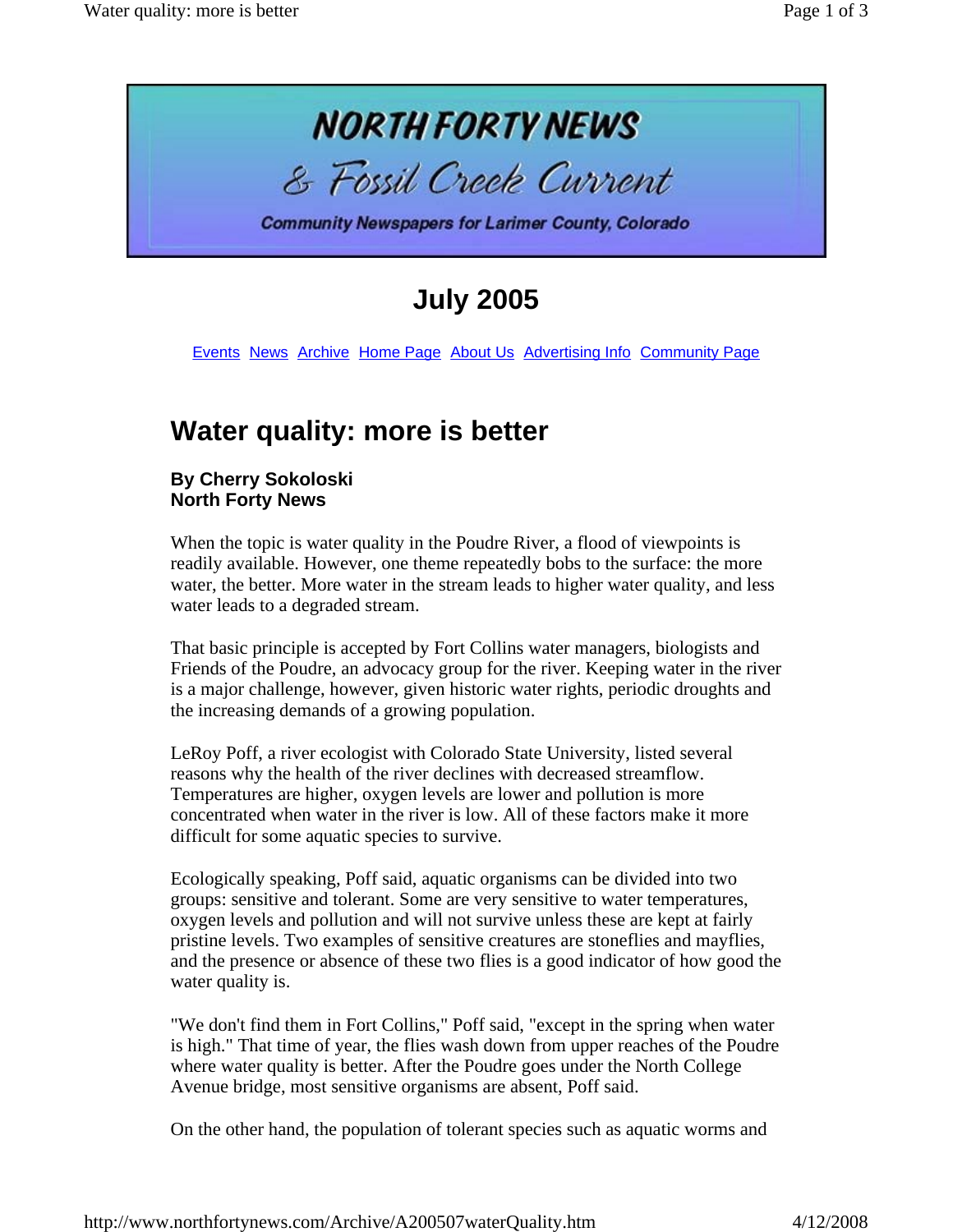midges increases as the river passes through Fort Collins. Several factors contribute to the degradation of water quality as the Poudre River passes through Fort Collins and heads to Windsor and Greeley. One is the presence of irrigation return flows on this stretch, water that contains chemicals and organic pollutants.

## *Stormwater 'elephant'*

Stormwater runoff also has an adverse effect on water quality. "The stormwater issue is like an elephant in the living room that no one wants to talk about," said Keith Elmund, environmental services manager for Fort Collins Utilities. A big storm can have an immediate impact on the river, he noted, because lawn chemicals and waste from dogs and geese wash right into the river and ponds.

To help with the stormwater problem, Elmund said, more containment ponds and wetlands are needed.

David Lauer, a board member with Friends of the Poudre, pointed out that wetlands along the river corridor are very important in maintaining good water quality. "Treatment plants can't do what a network of wetlands can do," he said, referring to the filtering effect of marshy areas. He is concerned that, with the continued depletion of streamflow, there won't be enough water in the Poudre to support the wetlands. "Then, we can't process the pollutants we're putting into the river," he said.

As the river flows southeast, more water is diverted for irrigation, less water remains in the river, and pollutants become more concentrated. All agree that the lower stretches of the river suffer from poor water quality. Elmund pointed out that the recent drought produced abnormally low water levels in the Poudre and subsequently greater pollution.

### *'Minimum flow' helps*

Currently, a minimum-flow agreement exists among Fort Collins, Greeley and the federal government for the upper reaches of the Poudre, whereby water is released from the mountain reservoirs during the winter, from Nov. 1 through March 31. "It's a win-win situation," said river commissioner George Varra. However, it applies only as far downstream as the cities' treatment plants, leaving some lower stretches high and dry during those months.

Poff and Lauer, as well as many water managers, agree that the solution to water quality problems is to keep more water in the river. "The way the river is currently managed is impairing water quality," Poff said. "Better flows would improve biological conditions."

Lauer offered a possible strategy for making this happen. He would like to see water users coordinate their draws from the river, so that fluctuations are not so wide and decent minimum flows are maintained. That's a difficult task, however, Varra said, because when crops need the water, they need it right away.